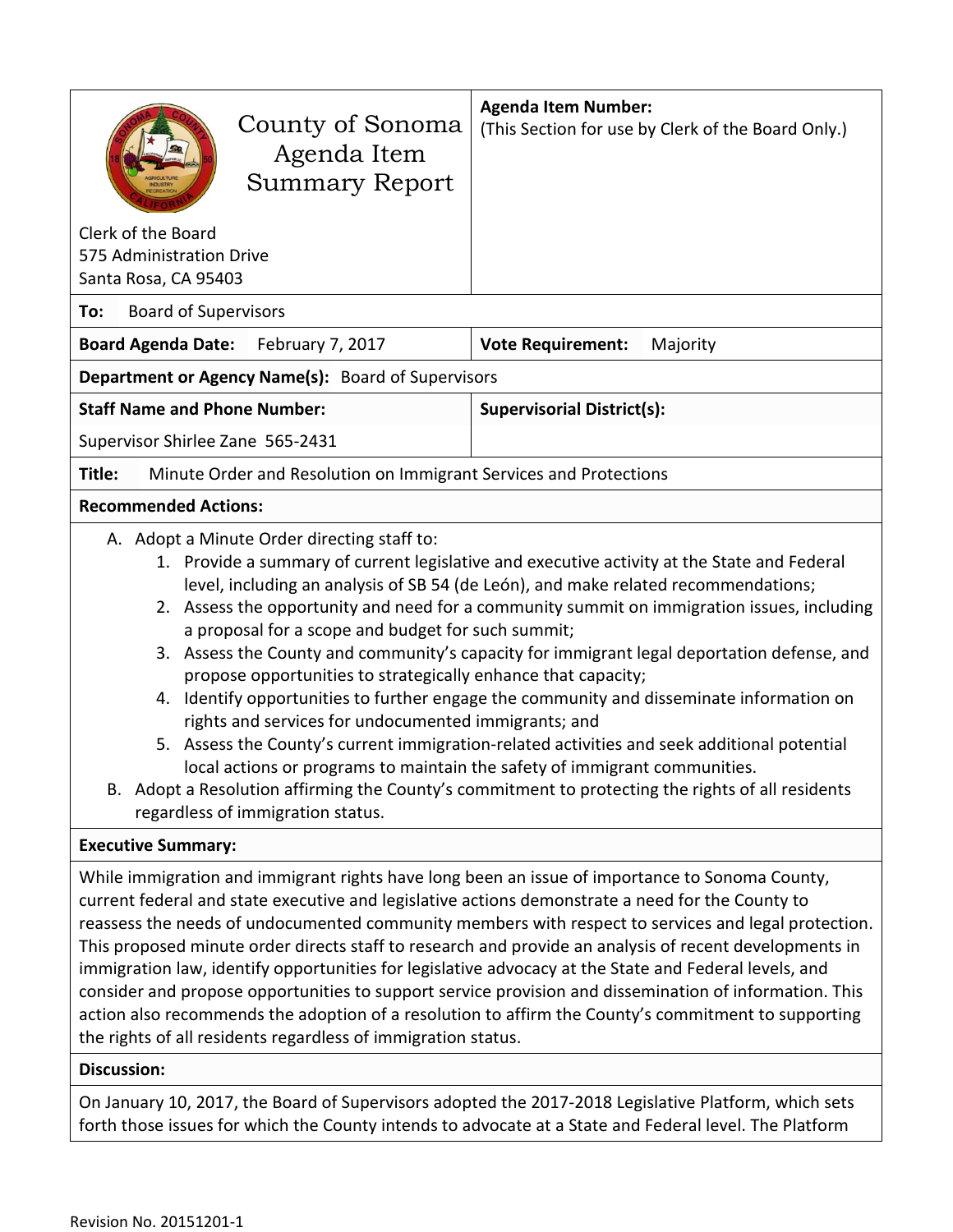includes the County's intention to support efforts to enhance legal protections for undocumented immigrants, increase funding for legal services and deportation defense, and address the growing number of undocumented children crossing the border, including increasing funds for immigrationrelated legal services, shelter and care. The Board requested that staff follow up with an analysis of recently introduced legislation and actions the County can take to support local immigrant communities.

The proposed action memorializes the Board's priorities and areas of interest for further analysis. The order details the work staff will undertake to return to the Board for consideration and action. Staff's work will include the following:

- Researching and analyzing current and recently introduced or enacted immigration laws and executive orders to understand the legal and political landscape, identify opportunities to advocate for change at the State and Federal levels, and weigh any potential risks associated with those efforts.
- Engaging with local governments, local nonprofits and community members to develop a plan for an immigrant rights summit to identify strategic areas for action and support and potential solutions.
- Identifying services for immigrants, analyzing the sufficiency and eligibility for those services as compared with the need, conducting a service gap analysis, and researching and assessing opportunities for the County to support legal services for immigrants either within the County or within community organizations.
- Identifying current outreach and education efforts and consider opportunities to enhance or support those efforts.

Following adoption of this minute order, staff is directed to return to the Board within a month with an update and recommended action plan with respect to the above.

#### **Prior Board Actions:**

January 10, 2017: The Board adopted the 2017-2018 State and Federal Legislative Platform which authorizes legislative advocacy efforts.

**Strategic Plan Alignment** Goal 1: Safe, Healthy, and Caring Community

Supporting broad immigration reform and enhancement of immigrant rights protects the safety and wellbeing of the residents of Sonoma County by ensuring that all residents, regardless of immigration status or the status of their family members, feel secure in their communities and have safe access to essential services.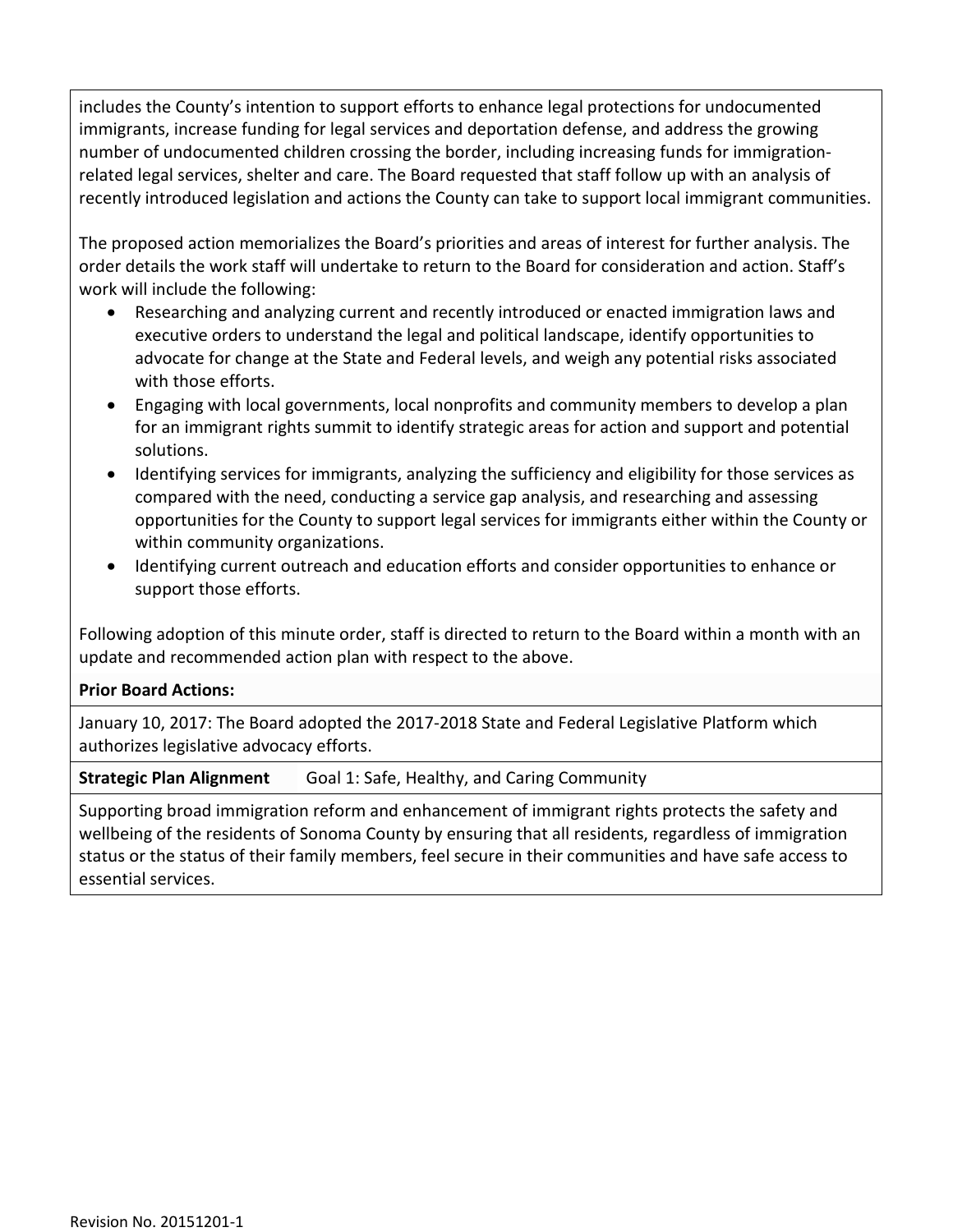| <b>Fiscal Summary</b>                                                                                                                                                                                                               |  |                                                 |                              |                              |
|-------------------------------------------------------------------------------------------------------------------------------------------------------------------------------------------------------------------------------------|--|-------------------------------------------------|------------------------------|------------------------------|
| <b>Expenditures</b>                                                                                                                                                                                                                 |  | FY 16-17<br>Adopted                             | FY 17-18<br>Projected        | FY 18-19<br>Projected        |
| <b>Budgeted Expenses</b>                                                                                                                                                                                                            |  | \$13,500                                        |                              |                              |
| <b>Additional Appropriation Requested</b>                                                                                                                                                                                           |  |                                                 |                              |                              |
| <b>Total Expenditures</b>                                                                                                                                                                                                           |  | \$13,500                                        |                              |                              |
| <b>Funding Sources</b>                                                                                                                                                                                                              |  |                                                 |                              |                              |
| General Fund/WA GF                                                                                                                                                                                                                  |  | \$13,500                                        |                              |                              |
| State/Federal                                                                                                                                                                                                                       |  |                                                 |                              |                              |
| Fees/Other                                                                                                                                                                                                                          |  |                                                 |                              |                              |
| Use of Fund Balance                                                                                                                                                                                                                 |  |                                                 |                              |                              |
| Contingencies                                                                                                                                                                                                                       |  |                                                 |                              |                              |
| <b>Total Sources</b>                                                                                                                                                                                                                |  | \$13,500                                        |                              |                              |
| <b>Narrative Explanation of Fiscal Impacts:</b>                                                                                                                                                                                     |  |                                                 |                              |                              |
| Staff anticipates that the County Administrator's Office, the County Counsel's Office and several other<br>County departments will expend approximately 100 hours of work to complete the work as directed by<br>this minute order. |  |                                                 |                              |                              |
|                                                                                                                                                                                                                                     |  | <b>Staffing Impacts</b>                         |                              |                              |
| <b>Position Title</b><br>(Payroll Classification)                                                                                                                                                                                   |  | <b>Monthly Salary</b><br>Range<br>$(A - IStep)$ | <b>Additions</b><br>(Number) | <b>Deletions</b><br>(Number) |
|                                                                                                                                                                                                                                     |  |                                                 |                              |                              |
|                                                                                                                                                                                                                                     |  |                                                 |                              |                              |
| <b>Narrative Explanation of Staffing Impacts (If Required):</b>                                                                                                                                                                     |  |                                                 |                              |                              |
| None.                                                                                                                                                                                                                               |  |                                                 |                              |                              |
| <b>Attachments:</b>                                                                                                                                                                                                                 |  |                                                 |                              |                              |
| Attachment A: Minute Order<br>Attachment B: Resolution on Commitment to Diversity and Civil Rights                                                                                                                                  |  |                                                 |                              |                              |
| Related Items "On File" with the Clerk of the Board:                                                                                                                                                                                |  |                                                 |                              |                              |
|                                                                                                                                                                                                                                     |  |                                                 |                              |                              |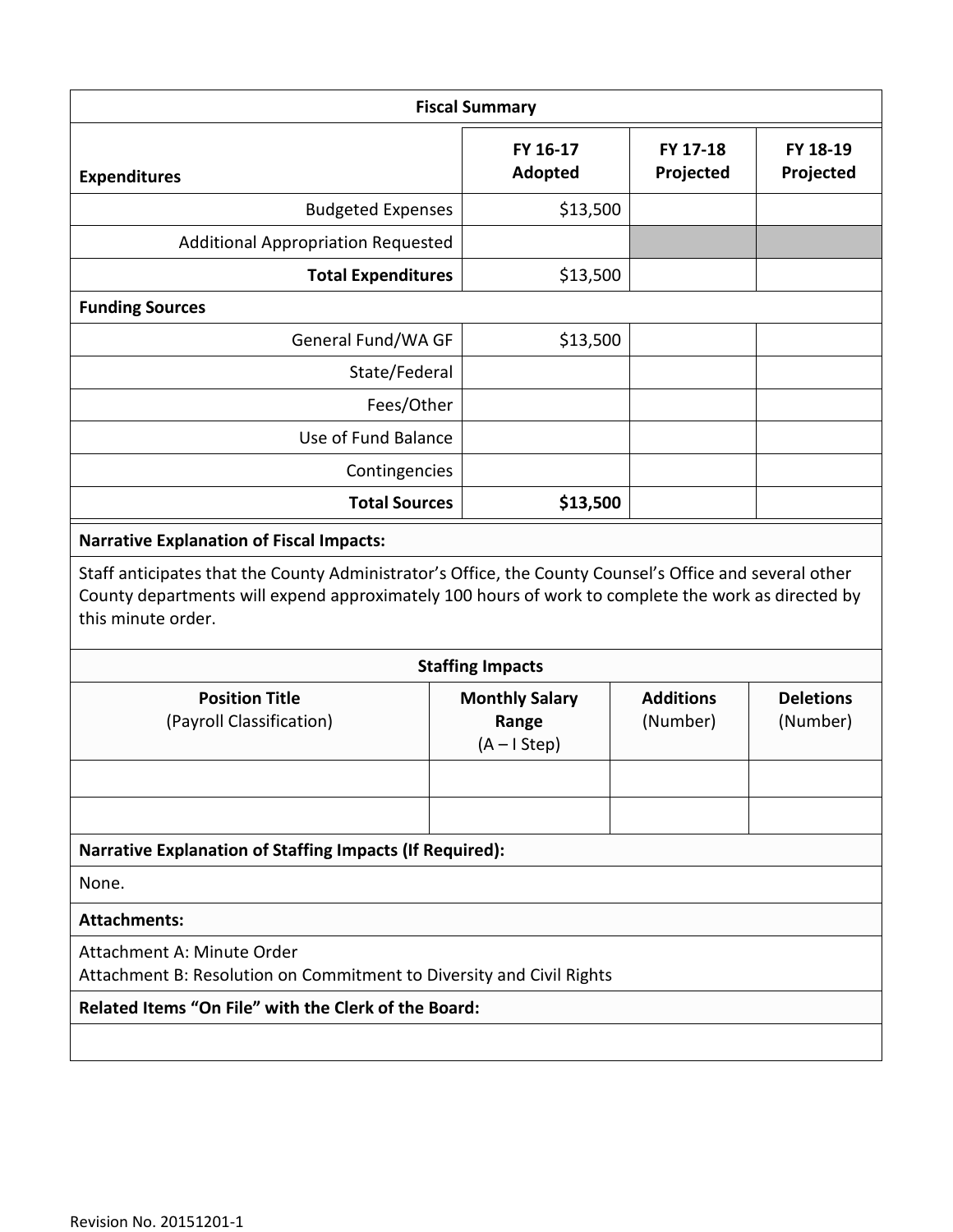

# County of Sonoma State of California

|                        | Item Number:              |  |
|------------------------|---------------------------|--|
| Date: February 7, 2017 | <b>Resolution Number:</b> |  |
|                        |                           |  |
|                        |                           |  |

 $\Box$  4/5 Vote Required

**Minute Order Resolution Of The Board Of Supervisors Of The County Of Sonoma, State Of California, Directing County Staff to Research and Analyze Immigration-Related Issues and Develop Recommended Actions for the Board of Supervisors to Improve Immigrant Rights and Services.**

Directs staff to work on immigration-related issues and return with a report and recommended actions to protect and enhance the rights of undocumented immigrants and their families, including the following:

- A. Provide a summary of current legislative and executive activity at the State and Federal level, including an analysis of SB 54 (de León), and make related recommendations;
- B. Assess the opportunity and need for a community summit on immigration issues, including a proposal for a scope and budget for such summit;
- C. Assess the County and community's capacity for immigrant legal deportation defense, and propose opportunities to strategically enhance that capacity;
- D. Identify opportunities to further engage the community and disseminate information to County clients on rights and services for undocumented immigrants; and
- E. Survey the County's current immigration-related activities and seek additional potential local actions or programs to maintain the safety of immigrant communities.

#### **Supervisors:**

| Gorin: | Rabbitt: | Gore:       | Hopkins: | Zane:    |  |
|--------|----------|-------------|----------|----------|--|
| Ayes:  | Noes:    |             | Absent:  | Abstain: |  |
|        |          | So Ordered. |          |          |  |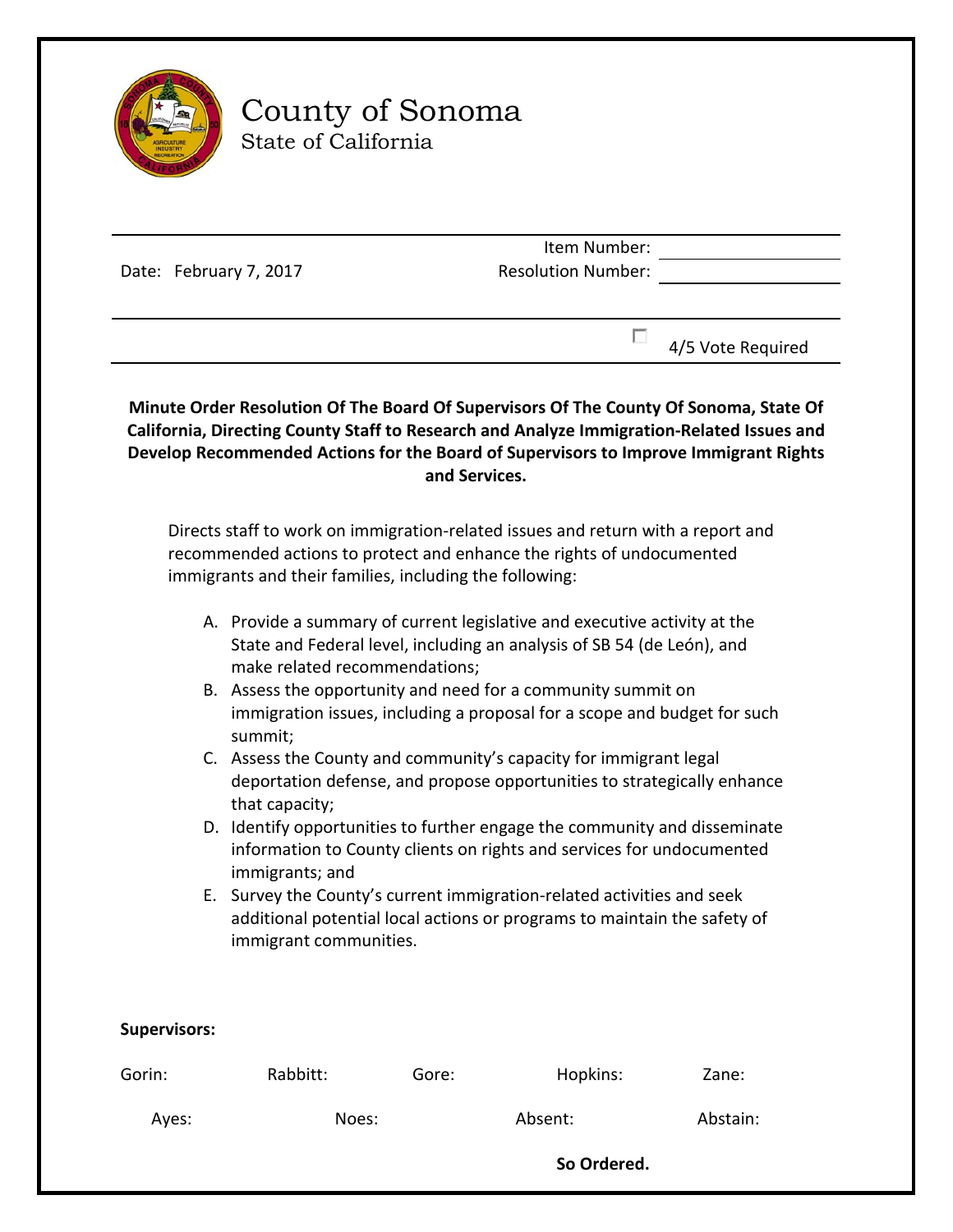

# County of Sonoma State of California

Date: February 7, 2017

Item Number: Resolution Number:

 $\Box$  4/5 Vote Required

### **Resolution Of The Board Of Supervisors Of The County Of Sonoma, State Of California, Affirming the County's Commitment To Diversity And To Safeguarding The Civil Rights, Safety And Dignity Of All Our Residents.**

**Whereas,** the County of Sonoma ("County") is home to persons of diverse racial, ethnic and national backgrounds, including a large immigrant population, with varied cultures, religions, orientations, abilities and viewpoints; and

**Whereas,** the County believes that diversity of backgrounds, perspectives, and experiences of the American people makes our nation, our communities, and our economy richer and stronger; and

**Whereas,** recent activities, including executive orders signed by the new federal administration, have spurred a sense of uncertainty and fear among many communities in Sonoma County, throughout our State and across the Nation; and

**Whereas,** the County respects, upholds, and values equal protection and equal treatment for all of our residents, regardless of immigration status; and

**Whereas,** the County assures its vulnerable communities that the County supports them, will strive to maintain and improve their quality of life, and will not tolerate acts of hate, discrimination, bullying, or harassment; and

**Now, Therefore, Be It Resolved** that the Board of Supervisors commits to:

- 1. Providing essential services to all County residents regardless of immigration status; and
- 2. Developing solutions to ensure respect for the rights of all residents and to take actions to ensure the family unity, community security, dignity and due process for all residents of Sonoma County.